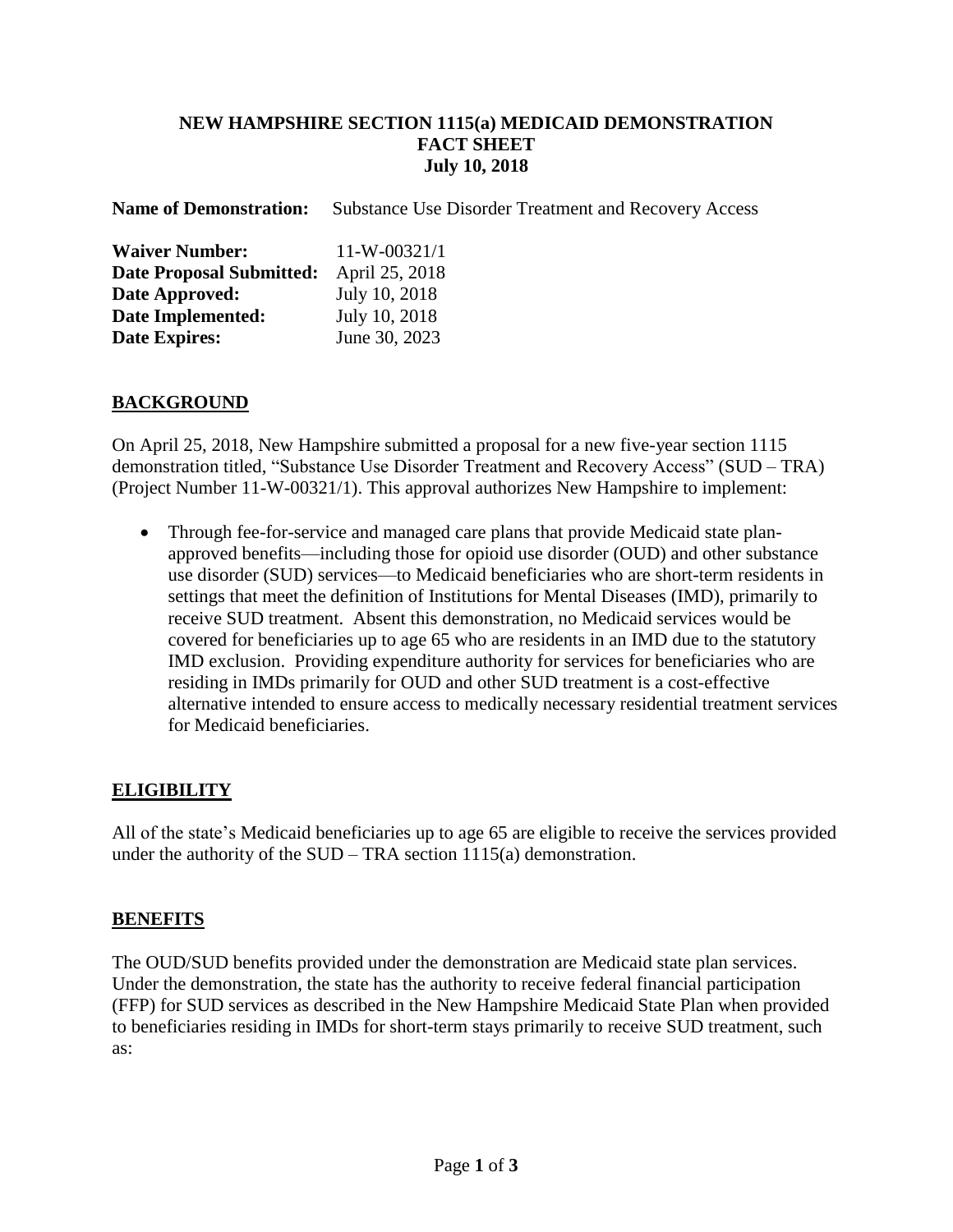- Screening by behavioral health practitioners;
- Screening, Brief Intervention, and Referral to Treatment (SBIRT);
- Crisis intervention;
- Evaluation:
- Medically managed withdrawal management;
- Medically monitored withdrawal management;
- Opioid treatment program;
- Office based medication assisted treatment (MAT);
- Outpatient Counseling;
- Intensive Outpatient;
- Partial Hospitalization;
- Rehabilitative Services; and
- Recovery Support Services.

The state currently offers many of the OUD/SUD benefits discussed in State Medicaid Director's Letter (SMDL) #17-003. The benefit package authorized under this amendment includes a number of services across outpatient and residential SUD treatment and withdrawal management, and is based on American Society of Addiction Medicine (ASAM) levels of care.

CMS also concurrently approved the state's Implementation Plan with this approval which allows New Hampshire to begin claiming FFP for all state plan services provided to Medicaid beneficiaries during their short-term IMD stays for a primary diagnosis of OUD and other SUDs, beginning on the effective date of the approved expenditure authority.

**CMS Contacts**

**Baltimore Office: Contact:** Michael Trieger **Email:** Michael.Trieger1@cms.hhs.gov

**Regional Office: Contact:** Richard McGreal